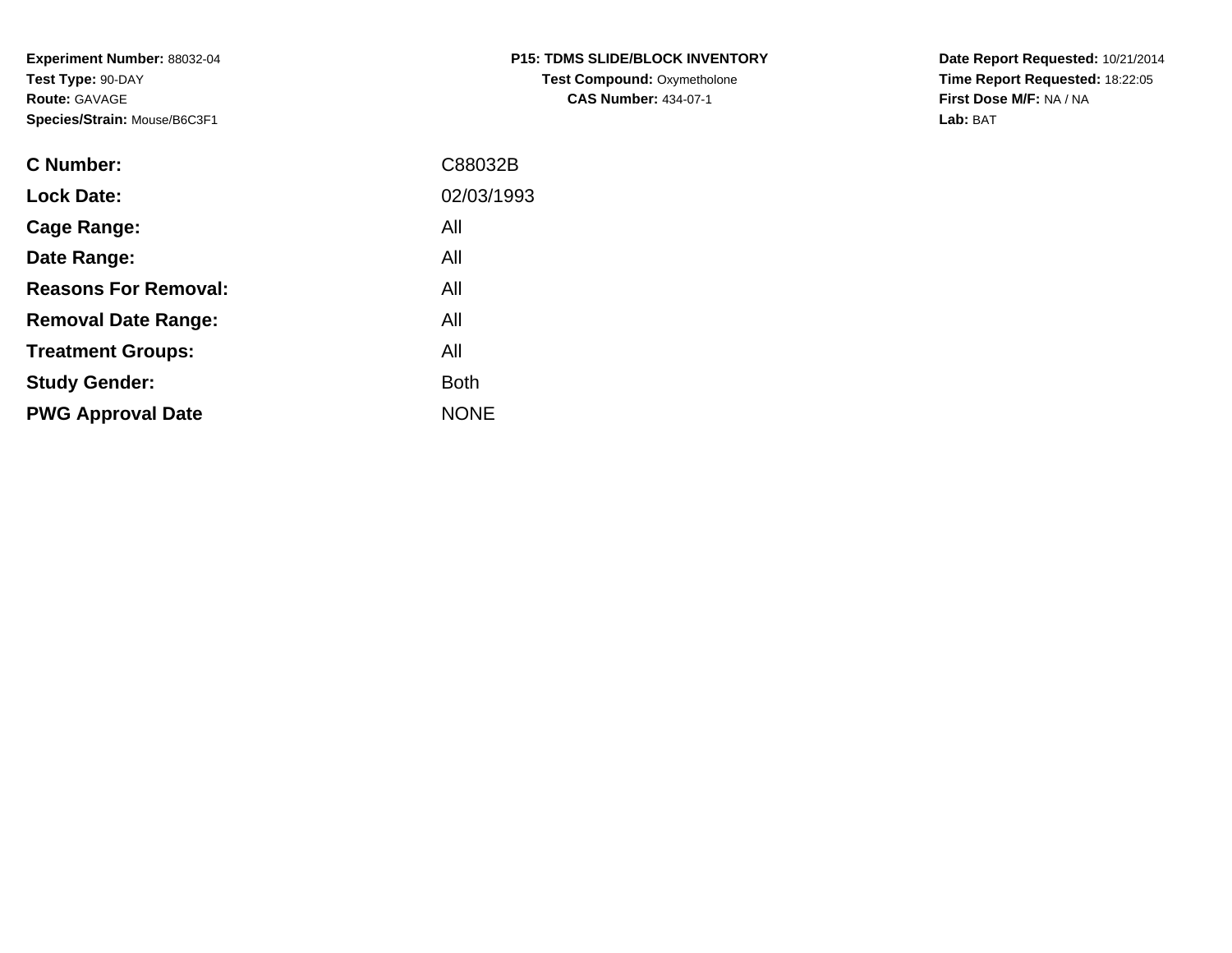**Test Type:** 90-DAY

**Route:** GAVAGE

10

**Species/Strain:** Mouse/B6C3F1

# **P15: TDMS SLIDE/BLOCK INVENTORY**

**Test Compound: Oxymetholone** 

**CAS Number:** 434-07-1

**Date Report Requested:** 10/21/2014**Time Report Requested:** 18:22:05**First Dose M/F:** NA / NA**Lab:** BAT

| <b>SPECIES: Mouse</b>       |                                 |                               | <b>STRAIN: B6C3F1</b>    |                          |                             | <b>SEX: MALE</b> | <b>DOSE LEVEL: 0 MG/KG</b> |
|-----------------------------|---------------------------------|-------------------------------|--------------------------|--------------------------|-----------------------------|------------------|----------------------------|
| <b>CID</b><br><b>NUMBER</b> | <b>INDIVIDUAL</b><br>ANIMAL NO. | <b>HISTO</b><br><b>NUMBER</b> | NMBR OF<br><b>SLIDES</b> | NMBR OF<br><b>BLOCKS</b> | <b>WET</b><br><b>TISSUE</b> |                  |                            |
|                             | 00001                           | 9206271                       |                          |                          | Y N                         |                  |                            |
| 2                           | 00002                           | 9206272                       |                          |                          | Y N                         |                  |                            |
| 3                           | 00003                           | 9206273                       |                          |                          | Y N                         |                  |                            |
| 4                           | 00004                           | 9206274                       | .                        |                          | Y N                         |                  |                            |
| 5                           | 00005                           | 9206275                       |                          |                          | Y N                         |                  |                            |
| 6                           | 00006                           | 9206276                       |                          |                          | Y N                         |                  |                            |
| 7                           | 00007                           | 9206277                       |                          |                          | Y N                         |                  |                            |
| 8                           | 00008                           | 9206278                       | .                        |                          | Y N                         |                  |                            |
| 9                           | 00009                           | 9206279                       |                          |                          | Y N                         |                  |                            |

 IN MY OPINION THIS MATERIAL IS OF SUFFICIENT QUALITY TO BE RETAINED IN THECARCINOGENESIS REPOSITORY UNLESS THE MATERIAL IS MARKED WITH AN ASTERISK

REVIEWED BY REPOSITORY SUPERVISOR

<sup>00010</sup> <sup>9206280</sup> ................ ................ Y N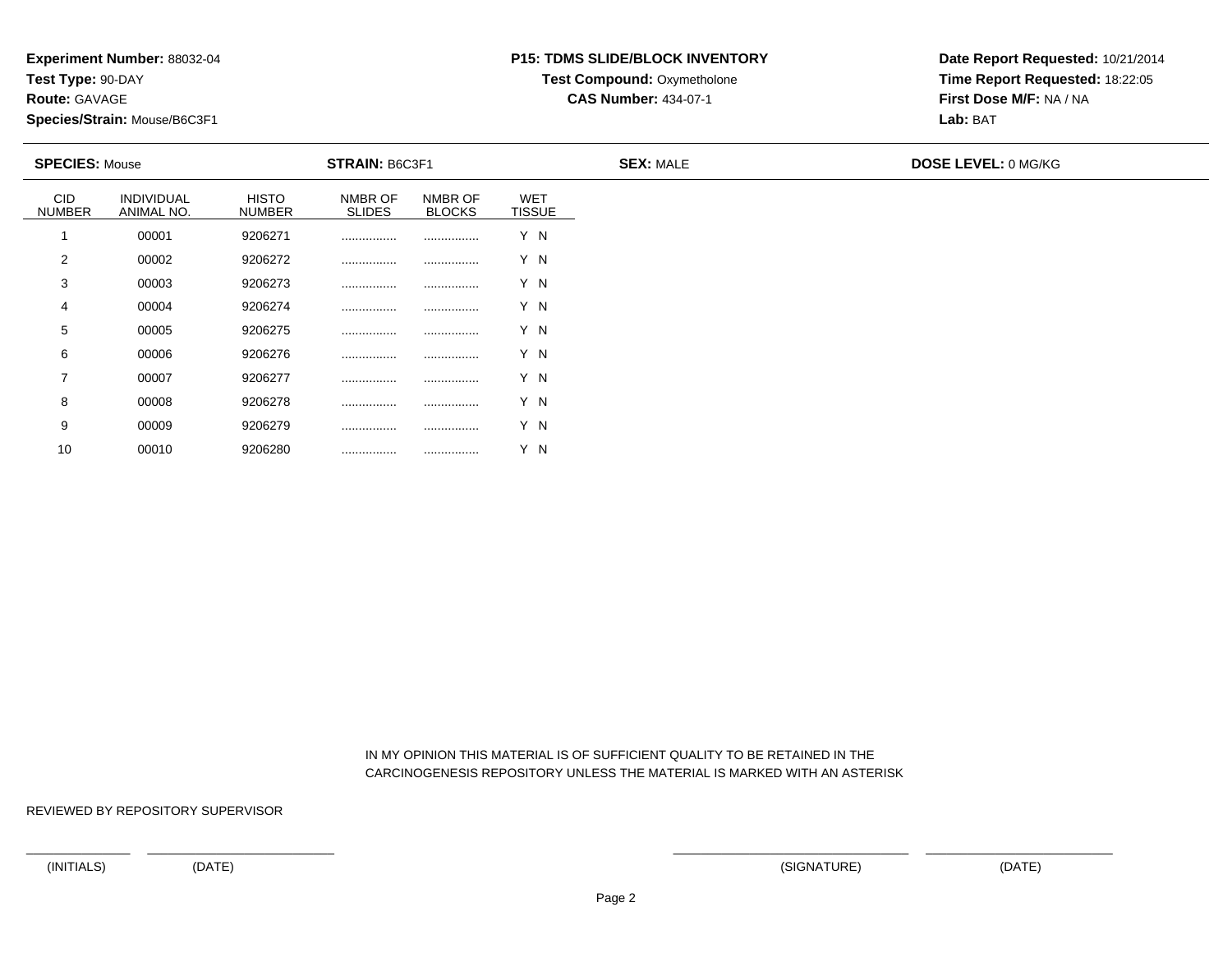**Test Type:** 90-DAY

**Route:** GAVAGE

60

**Species/Strain:** Mouse/B6C3F1

# **P15: TDMS SLIDE/BLOCK INVENTORY**

**Test Compound: Oxymetholone** 

**CAS Number:** 434-07-1

**Date Report Requested:** 10/21/2014**Time Report Requested:** 18:22:05**First Dose M/F:** NA / NA**Lab:** BAT

|                             | <b>STRAIN: B6C3F1</b><br><b>SPECIES: Mouse</b> |                               |                          | <b>SEX: MALE</b>         | <b>DOSE LEVEL: 2500 MG/KG</b> |  |  |  |
|-----------------------------|------------------------------------------------|-------------------------------|--------------------------|--------------------------|-------------------------------|--|--|--|
| <b>CID</b><br><b>NUMBER</b> | INDIVIDUAL<br>ANIMAL NO.                       | <b>HISTO</b><br><b>NUMBER</b> | NMBR OF<br><b>SLIDES</b> | NMBR OF<br><b>BLOCKS</b> | <b>WET</b><br><b>TISSUE</b>   |  |  |  |
| 51                          | 00051                                          | 9206291                       |                          |                          | Y N                           |  |  |  |
| 52                          | 00052                                          | 9206292                       |                          |                          | Y N                           |  |  |  |
| 53                          | 00053                                          | 9206293                       |                          |                          | Y N                           |  |  |  |
| 54                          | 00054                                          | 9206294                       |                          |                          | Y N                           |  |  |  |
| 55                          | 00055                                          | 9206295                       |                          |                          | Y N                           |  |  |  |
| 56                          | 00056                                          | 9206296                       |                          |                          | Y N                           |  |  |  |
| 57                          | 00057                                          | 9206297                       |                          |                          | Y N                           |  |  |  |
| 58                          | 00058                                          | 9206298                       |                          |                          | Y N                           |  |  |  |
| 59                          | 00059                                          | 9206299                       |                          |                          | Y N                           |  |  |  |

 IN MY OPINION THIS MATERIAL IS OF SUFFICIENT QUALITY TO BE RETAINED IN THECARCINOGENESIS REPOSITORY UNLESS THE MATERIAL IS MARKED WITH AN ASTERISK

REVIEWED BY REPOSITORY SUPERVISOR

<sup>00060</sup> <sup>9206300</sup> ................ ................ Y N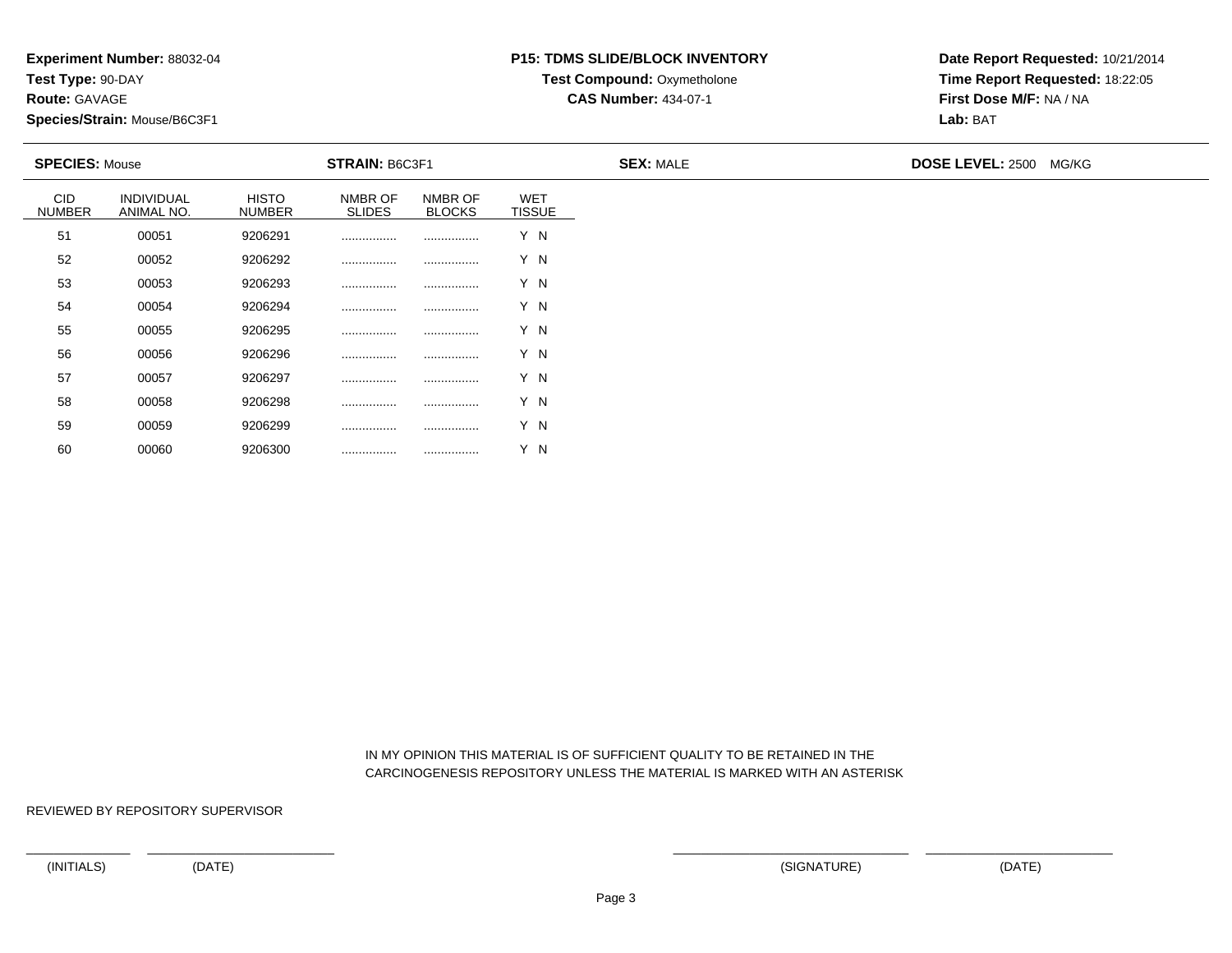**Test Type:** 90-DAY

**Route:** GAVAGE

**Species/Strain:** Mouse/B6C3F1

## **P15: TDMS SLIDE/BLOCK INVENTORY**

**Test Compound: Oxymetholone** 

**CAS Number:** 434-07-1

**Date Report Requested:** 10/21/2014**Time Report Requested:** 18:22:05**First Dose M/F:** NA / NA**Lab:** BAT

| <b>SPECIES: Mouse</b>       |                          |                               | <b>STRAIN: B6C3F1</b>    |                          |                             | <b>SEX: MALE</b> | <b>DOSE LEVEL: 160</b> | MG/KG |
|-----------------------------|--------------------------|-------------------------------|--------------------------|--------------------------|-----------------------------|------------------|------------------------|-------|
| <b>CID</b><br><b>NUMBER</b> | INDIVIDUAL<br>ANIMAL NO. | <b>HISTO</b><br><b>NUMBER</b> | NMBR OF<br><b>SLIDES</b> | NMBR OF<br><b>BLOCKS</b> | <b>WET</b><br><b>TISSUE</b> |                  |                        |       |
|                             | 00011                    |                               |                          |                          | Y N                         |                  |                        |       |
|                             | 00012                    |                               |                          |                          | Y N                         |                  |                        |       |
|                             | 00013                    |                               |                          |                          | Y N                         |                  |                        |       |
|                             | 00014                    |                               |                          |                          | Y N                         |                  |                        |       |
|                             | 00020                    |                               |                          |                          | Y N                         |                  |                        |       |
|                             | 00016                    |                               |                          |                          | Y N                         |                  |                        |       |
|                             | 00017                    |                               |                          |                          | Y N                         |                  |                        |       |
|                             | 00018                    |                               |                          | .                        | Y N                         |                  |                        |       |
|                             | 00019                    |                               | .                        |                          | Y N                         |                  |                        |       |

 IN MY OPINION THIS MATERIAL IS OF SUFFICIENT QUALITY TO BE RETAINED IN THECARCINOGENESIS REPOSITORY UNLESS THE MATERIAL IS MARKED WITH AN ASTERISK

REVIEWED BY REPOSITORY SUPERVISOR

00015

................ ................ ................ Y N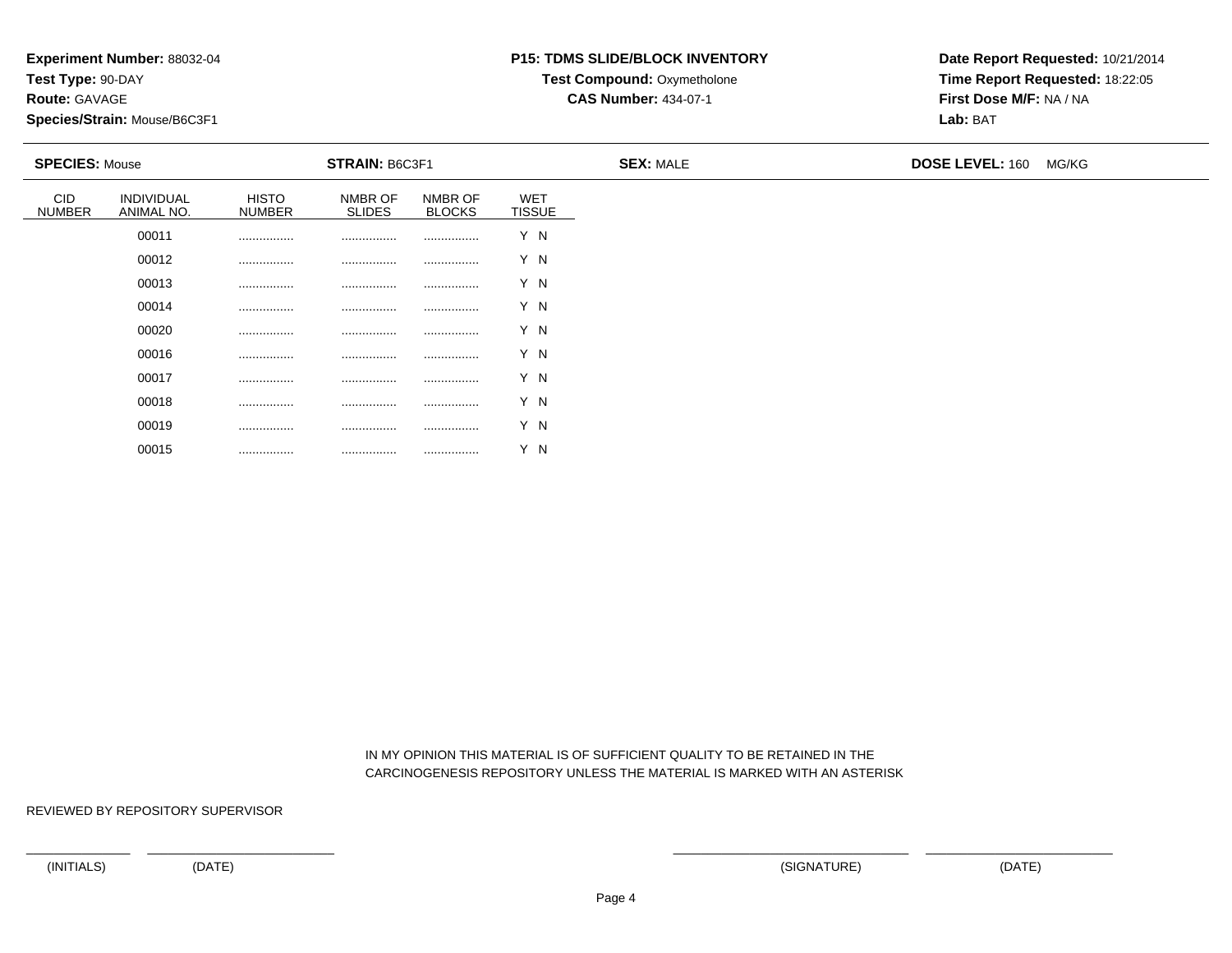**Test Type:** 90-DAY

**Route:** GAVAGE

**Species/Strain:** Mouse/B6C3F1

## **P15: TDMS SLIDE/BLOCK INVENTORY**

**Test Compound: Oxymetholone** 

**CAS Number:** 434-07-1

**Date Report Requested:** 10/21/2014**Time Report Requested:** 18:22:05**First Dose M/F:** NA / NA**Lab:** BAT

| <b>SPECIES: Mouse</b>       |                          | <b>STRAIN: B6C3F1</b>         |                          |                          | <b>SEX: MALE</b>     | <b>DOSE LEVEL: 320</b> | MG/KG |  |
|-----------------------------|--------------------------|-------------------------------|--------------------------|--------------------------|----------------------|------------------------|-------|--|
| <b>CID</b><br><b>NUMBER</b> | INDIVIDUAL<br>ANIMAL NO. | <b>HISTO</b><br><b>NUMBER</b> | NMBR OF<br><b>SLIDES</b> | NMBR OF<br><b>BLOCKS</b> | WET<br><b>TISSUE</b> |                        |       |  |
|                             | 00021                    |                               |                          |                          | Y N                  |                        |       |  |
|                             | 00022                    |                               |                          |                          | Y N                  |                        |       |  |
|                             | 00023                    |                               |                          |                          | Y N                  |                        |       |  |
|                             | 00024                    | .                             |                          |                          | Y N                  |                        |       |  |
|                             | 00030                    |                               | .                        |                          | Y N                  |                        |       |  |
|                             | 00026                    |                               |                          |                          | Y N                  |                        |       |  |
|                             | 00027                    | .                             |                          | .                        | Y N                  |                        |       |  |
|                             | 00028                    | .                             |                          | .                        | Y N                  |                        |       |  |
|                             | 00029                    |                               | .                        |                          | Y N                  |                        |       |  |

 IN MY OPINION THIS MATERIAL IS OF SUFFICIENT QUALITY TO BE RETAINED IN THECARCINOGENESIS REPOSITORY UNLESS THE MATERIAL IS MARKED WITH AN ASTERISK

REVIEWED BY REPOSITORY SUPERVISOR

00025

................ ................ ................ Y N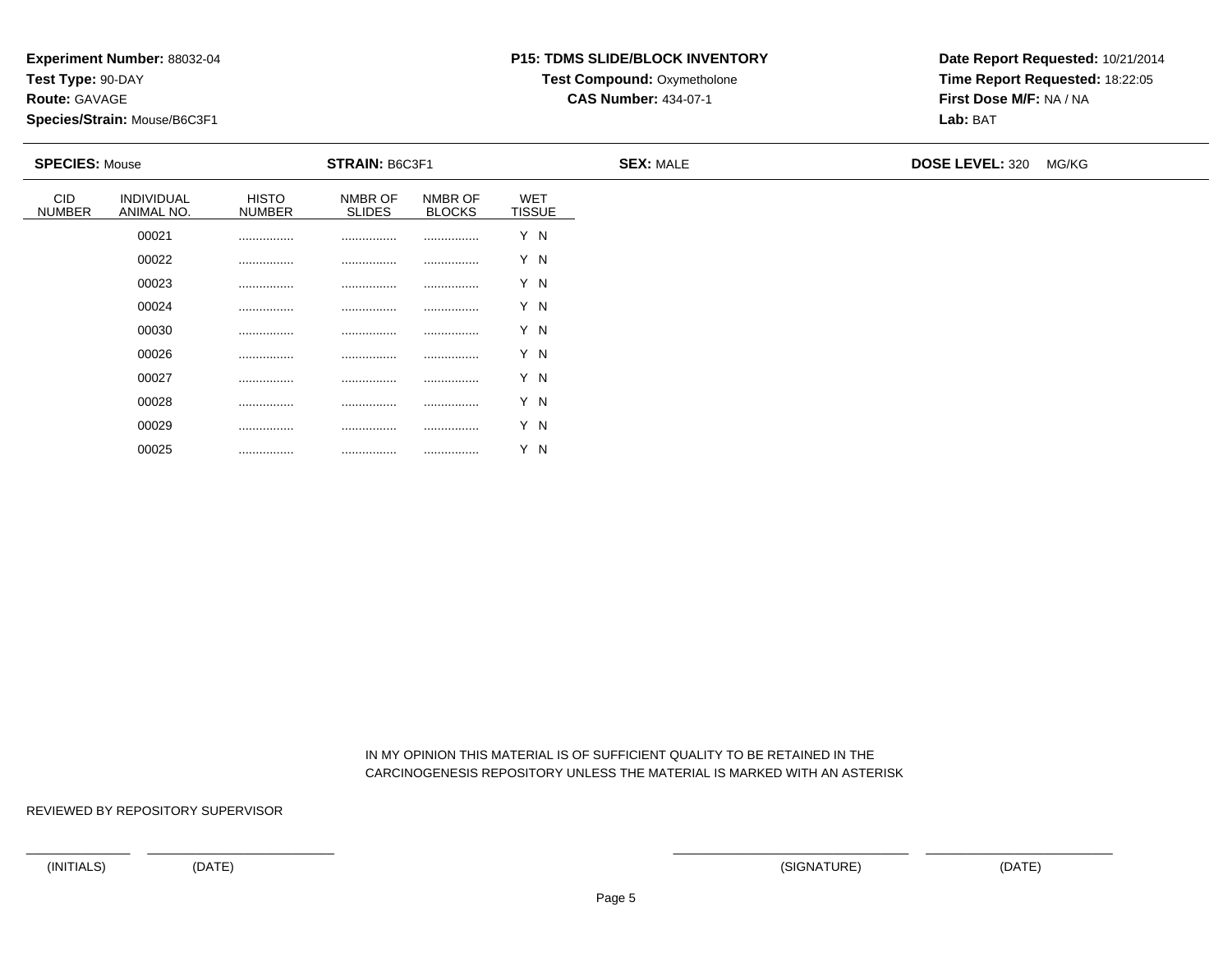**Test Type:** 90-DAY

**Route:** GAVAGE

**Species/Strain:** Mouse/B6C3F1

## **P15: TDMS SLIDE/BLOCK INVENTORY**

**Test Compound: Oxymetholone** 

**CAS Number:** 434-07-1

**Date Report Requested:** 10/21/2014**Time Report Requested:** 18:22:05**First Dose M/F:** NA / NA**Lab:** BAT

| <b>SPECIES: Mouse</b>       |                          |                               | <b>STRAIN: B6C3F1</b>    |                          |                             | <b>SEX: MALE</b> | DOSE LEVEL: 630 MG/KG |  |
|-----------------------------|--------------------------|-------------------------------|--------------------------|--------------------------|-----------------------------|------------------|-----------------------|--|
| <b>CID</b><br><b>NUMBER</b> | INDIVIDUAL<br>ANIMAL NO. | <b>HISTO</b><br><b>NUMBER</b> | NMBR OF<br><b>SLIDES</b> | NMBR OF<br><b>BLOCKS</b> | <b>WET</b><br><b>TISSUE</b> |                  |                       |  |
|                             | 00031                    |                               |                          |                          | Y N                         |                  |                       |  |
|                             | 00032                    |                               |                          |                          | Y N                         |                  |                       |  |
|                             | 00033                    |                               |                          |                          | Y N                         |                  |                       |  |
|                             | 00034                    |                               |                          |                          | Y N                         |                  |                       |  |
|                             | 00040                    |                               |                          |                          | Y N                         |                  |                       |  |
|                             | 00036                    |                               |                          |                          | Y N                         |                  |                       |  |
|                             | 00037                    |                               | .                        |                          | Y N                         |                  |                       |  |
|                             | 00038                    | .                             | .                        |                          | Y N                         |                  |                       |  |
|                             | 00039                    | .                             |                          |                          | Y N                         |                  |                       |  |

 IN MY OPINION THIS MATERIAL IS OF SUFFICIENT QUALITY TO BE RETAINED IN THECARCINOGENESIS REPOSITORY UNLESS THE MATERIAL IS MARKED WITH AN ASTERISK

REVIEWED BY REPOSITORY SUPERVISOR

00035

................ ................ ................ Y N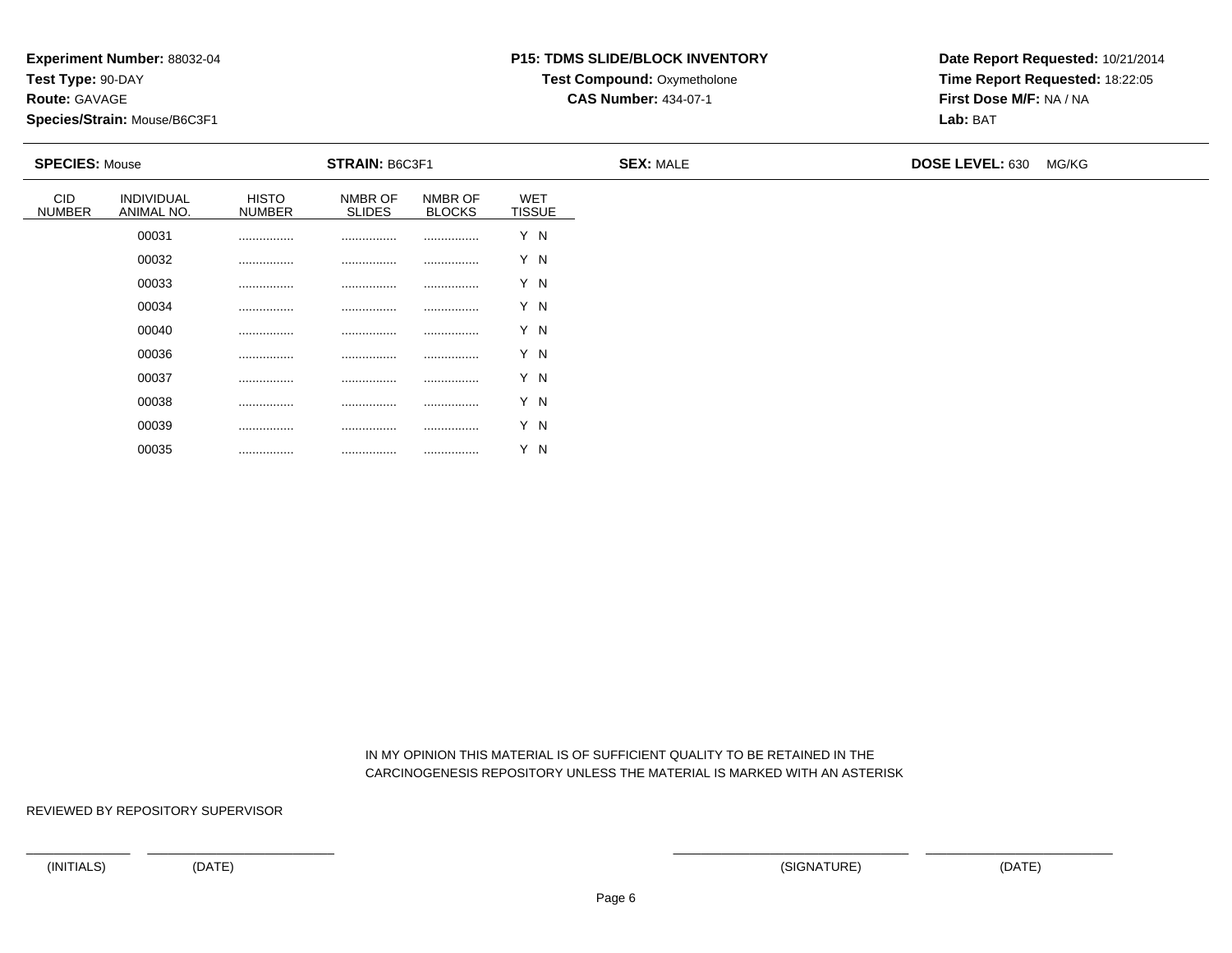**Test Type:** 90-DAY

**Route:** GAVAGE

**Species/Strain:** Mouse/B6C3F1

# **P15: TDMS SLIDE/BLOCK INVENTORY**

**Test Compound: Oxymetholone** 

**CAS Number:** 434-07-1

**Date Report Requested:** 10/21/2014**Time Report Requested:** 18:22:05**First Dose M/F:** NA / NA**Lab:** BAT

| <b>SPECIES: Mouse</b>       |                          |                        | <b>STRAIN: B6C3F1</b>    |                          |                             | <b>SEX: MALE</b> | <b>DOSE LEVEL: 1250 MG/KG</b> |  |
|-----------------------------|--------------------------|------------------------|--------------------------|--------------------------|-----------------------------|------------------|-------------------------------|--|
| <b>CID</b><br><b>NUMBER</b> | INDIVIDUAL<br>ANIMAL NO. | HISTO<br><b>NUMBER</b> | NMBR OF<br><b>SLIDES</b> | NMBR OF<br><b>BLOCKS</b> | <b>WET</b><br><b>TISSUE</b> |                  |                               |  |
|                             | 00041                    |                        |                          |                          | Y N                         |                  |                               |  |
|                             | 00042                    |                        |                          |                          | Y N                         |                  |                               |  |
|                             | 00043                    |                        |                          |                          | Y N                         |                  |                               |  |
|                             | 00044                    |                        |                          |                          | Y N                         |                  |                               |  |
|                             | 00050                    |                        |                          |                          | Y N                         |                  |                               |  |
|                             | 00046                    |                        |                          |                          | Y N                         |                  |                               |  |
|                             | 00047                    |                        |                          |                          | Y N                         |                  |                               |  |
|                             | 00048                    |                        |                          |                          | Y N                         |                  |                               |  |
|                             | 00049                    |                        | .                        |                          | Y N                         |                  |                               |  |

 IN MY OPINION THIS MATERIAL IS OF SUFFICIENT QUALITY TO BE RETAINED IN THECARCINOGENESIS REPOSITORY UNLESS THE MATERIAL IS MARKED WITH AN ASTERISK

REVIEWED BY REPOSITORY SUPERVISOR

00045

................ ................ ................ Y N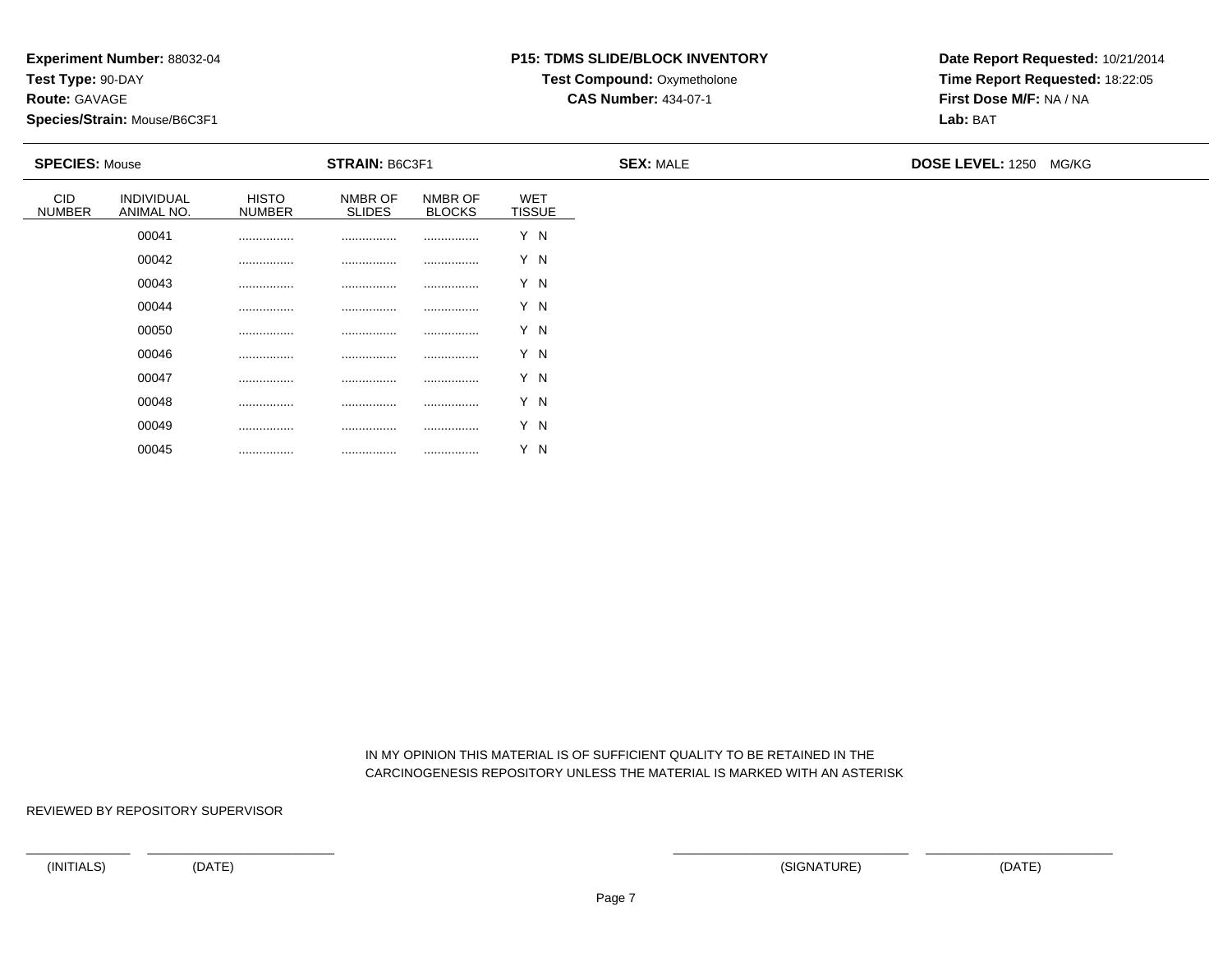**Test Type:** 90-DAY

**Route:** GAVAGE

70

**Species/Strain:** Mouse/B6C3F1

#### **P15: TDMS SLIDE/BLOCK INVENTORY**

**Test Compound: Oxymetholone** 

**CAS Number:** 434-07-1

**Date Report Requested:** 10/21/2014**Time Report Requested:** 18:22:05**First Dose M/F:** NA / NA**Lab:** BAT

|                             | <b>SPECIES: Mouse</b><br><b>STRAIN: B6C3F1</b> |                               |                          |                          | <b>SEX: FEMALE</b>          | <b>DOSE LEVEL: 0 MG/KG</b> |  |
|-----------------------------|------------------------------------------------|-------------------------------|--------------------------|--------------------------|-----------------------------|----------------------------|--|
| <b>CID</b><br><b>NUMBER</b> | INDIVIDUAL<br>ANIMAL NO.                       | <b>HISTO</b><br><b>NUMBER</b> | NMBR OF<br><b>SLIDES</b> | NMBR OF<br><b>BLOCKS</b> | <b>WET</b><br><b>TISSUE</b> |                            |  |
| 61                          | 00061                                          | 9206281                       |                          |                          | Y N                         |                            |  |
| 62                          | 00062                                          | 9206282                       |                          |                          | Y N                         |                            |  |
| 63                          | 00063                                          | 9206283                       |                          |                          | Y N                         |                            |  |
| 64                          | 00064                                          | 9206284                       |                          |                          | Y N                         |                            |  |
| 65                          | 00065                                          | 9206285                       |                          |                          | Y N                         |                            |  |
| 66                          | 00066                                          | 9206286                       |                          |                          | Y N                         |                            |  |
| 67                          | 00067                                          | 9206287                       |                          |                          | Y N                         |                            |  |
| 68                          | 00068                                          | 9206288                       |                          |                          | Y N                         |                            |  |
| 69                          | 00069                                          | 9206289                       |                          |                          | Y N                         |                            |  |

 IN MY OPINION THIS MATERIAL IS OF SUFFICIENT QUALITY TO BE RETAINED IN THECARCINOGENESIS REPOSITORY UNLESS THE MATERIAL IS MARKED WITH AN ASTERISK

REVIEWED BY REPOSITORY SUPERVISOR

<sup>00070</sup> <sup>9206290</sup> ................ ................ Y N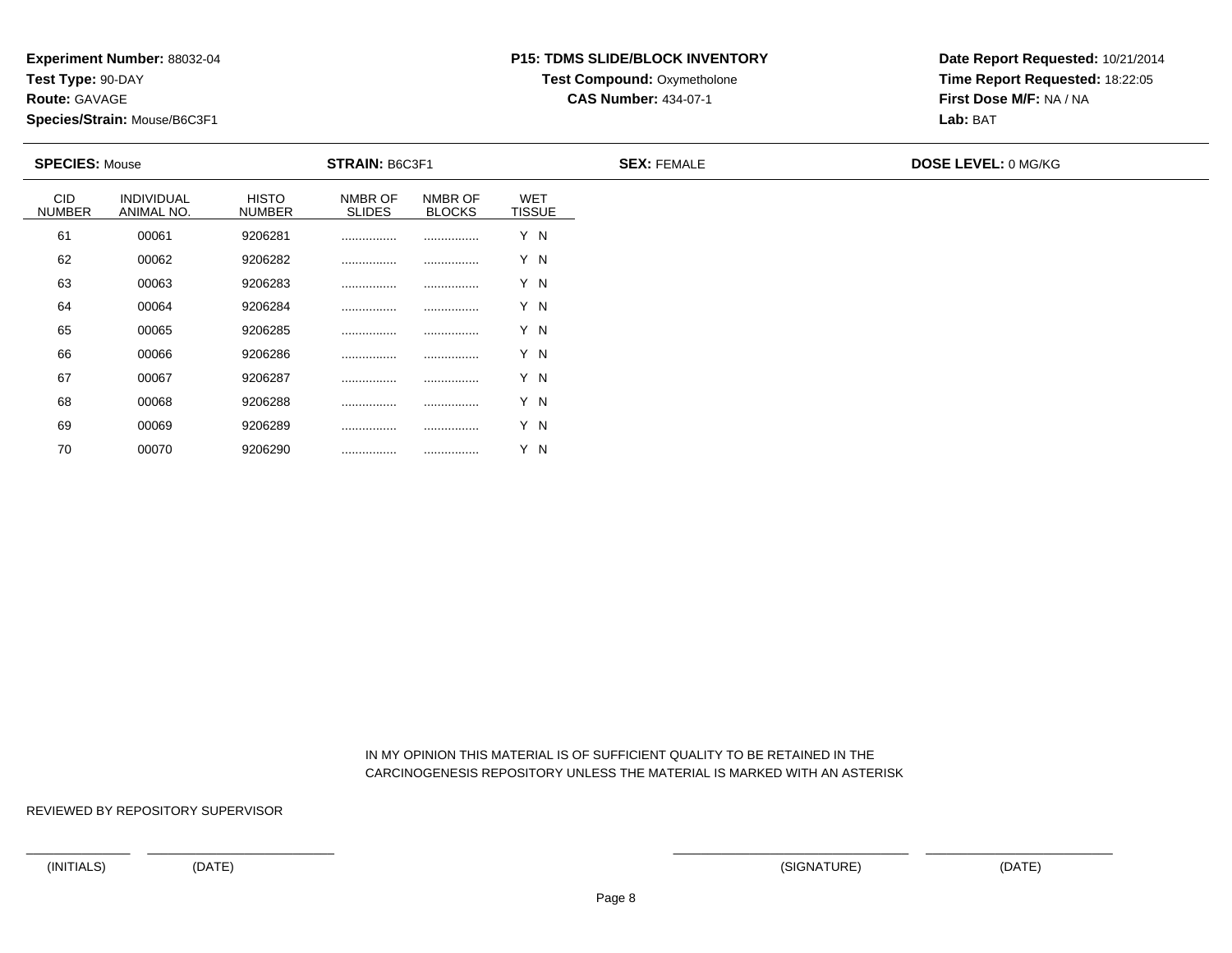**Test Type:** 90-DAY

**Route:** GAVAGE

80

**Species/Strain:** Mouse/B6C3F1

### **P15: TDMS SLIDE/BLOCK INVENTORY**

**Test Compound:** Oxymetholone

**CAS Number:** 434-07-1

**Date Report Requested:** 10/21/2014**Time Report Requested:** 18:22:05**First Dose M/F:** NA / NA**Lab:** BAT

|                             | <b>SPECIES: Mouse</b><br><b>STRAIN: B6C3F1</b> |                        |                          | <b>SEX: FEMALE</b>       | <b>DOSE LEVEL: 160</b>      | MG/KG |  |  |
|-----------------------------|------------------------------------------------|------------------------|--------------------------|--------------------------|-----------------------------|-------|--|--|
| <b>CID</b><br><b>NUMBER</b> | <b>INDIVIDUAL</b><br>ANIMAL NO.                | <b>HISTO</b><br>NUMBER | NMBR OF<br><b>SLIDES</b> | NMBR OF<br><b>BLOCKS</b> | <b>WET</b><br><b>TISSUE</b> |       |  |  |
| 71                          | 00071                                          | 9206381                |                          |                          | Y N                         |       |  |  |
| 72                          | 00072                                          | 9206382                |                          |                          | Y N                         |       |  |  |
| 73                          | 00073                                          | 9206383                |                          |                          | Y N                         |       |  |  |
| 74                          | 00074                                          | 9206384                |                          |                          | Y N                         |       |  |  |
| 75                          | 00075                                          | 9206385                |                          |                          | Y N                         |       |  |  |
| 76                          | 00076                                          | 9206386                |                          |                          | Y N                         |       |  |  |
| 77                          | 00077                                          | 9206387                |                          |                          | Y N                         |       |  |  |
| 78                          | 00078                                          | 9206388                |                          |                          | Y N                         |       |  |  |
| 79                          | 00079                                          | 9206389                |                          |                          | Y N                         |       |  |  |

 IN MY OPINION THIS MATERIAL IS OF SUFFICIENT QUALITY TO BE RETAINED IN THECARCINOGENESIS REPOSITORY UNLESS THE MATERIAL IS MARKED WITH AN ASTERISK

REVIEWED BY REPOSITORY SUPERVISOR

<sup>00080</sup> <sup>9206390</sup> ................ ................ Y N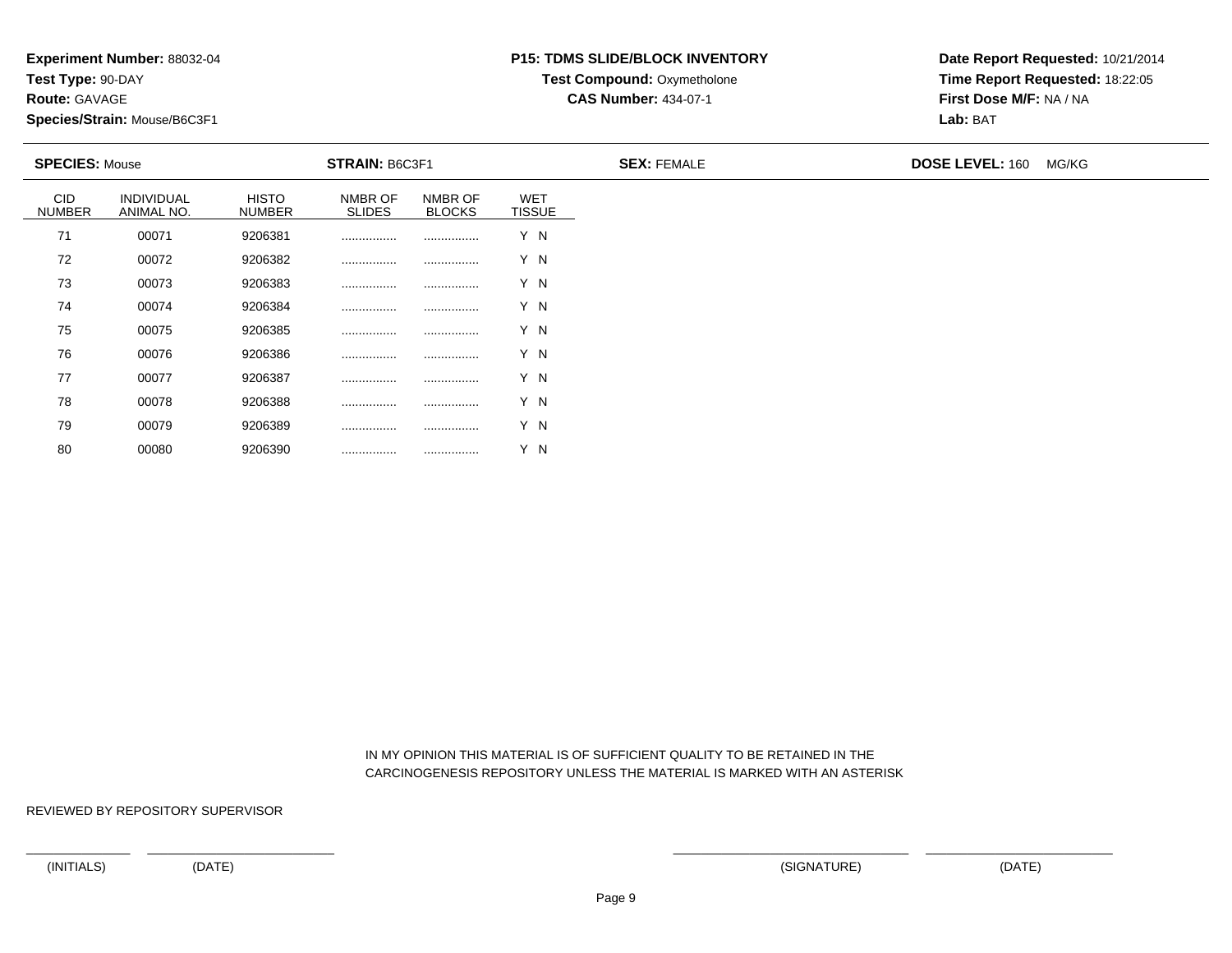**Test Type:** 90-DAY

**Route:** GAVAGE

90

**Species/Strain:** Mouse/B6C3F1

#### **P15: TDMS SLIDE/BLOCK INVENTORY**

**Test Compound:** Oxymetholone

**CAS Number:** 434-07-1

**Date Report Requested:** 10/21/2014**Time Report Requested:** 18:22:05**First Dose M/F:** NA / NA**Lab:** BAT

|                             | <b>SPECIES: Mouse</b><br><b>STRAIN: B6C3F1</b> |                               |                          | <b>SEX: FEMALE</b>       | <b>DOSE LEVEL: 320</b>      | MG/KG |  |  |
|-----------------------------|------------------------------------------------|-------------------------------|--------------------------|--------------------------|-----------------------------|-------|--|--|
| <b>CID</b><br><b>NUMBER</b> | INDIVIDUAL<br>ANIMAL NO.                       | <b>HISTO</b><br><b>NUMBER</b> | NMBR OF<br><b>SLIDES</b> | NMBR OF<br><b>BLOCKS</b> | <b>WET</b><br><b>TISSUE</b> |       |  |  |
| 81                          | 00081                                          | 9206361                       |                          |                          | Y N                         |       |  |  |
| 82                          | 00082                                          | 9206362                       |                          |                          | Y N                         |       |  |  |
| 83                          | 00083                                          | 9206363                       |                          |                          | Y N                         |       |  |  |
| 84                          | 00084                                          | 9206364                       |                          |                          | Y N                         |       |  |  |
| 85                          | 00085                                          | 9206365                       |                          |                          | Y N                         |       |  |  |
| 86                          | 00086                                          | 9206366                       |                          |                          | Y N                         |       |  |  |
| 87                          | 00087                                          | 9206367                       |                          |                          | Y N                         |       |  |  |
| 88                          | 00088                                          | 9206368                       |                          |                          | Y N                         |       |  |  |
| 89                          | 00089                                          | 9206369                       |                          |                          | Y N                         |       |  |  |

 IN MY OPINION THIS MATERIAL IS OF SUFFICIENT QUALITY TO BE RETAINED IN THECARCINOGENESIS REPOSITORY UNLESS THE MATERIAL IS MARKED WITH AN ASTERISK

REVIEWED BY REPOSITORY SUPERVISOR

<sup>00090</sup> <sup>9206370</sup> ................ ................ Y N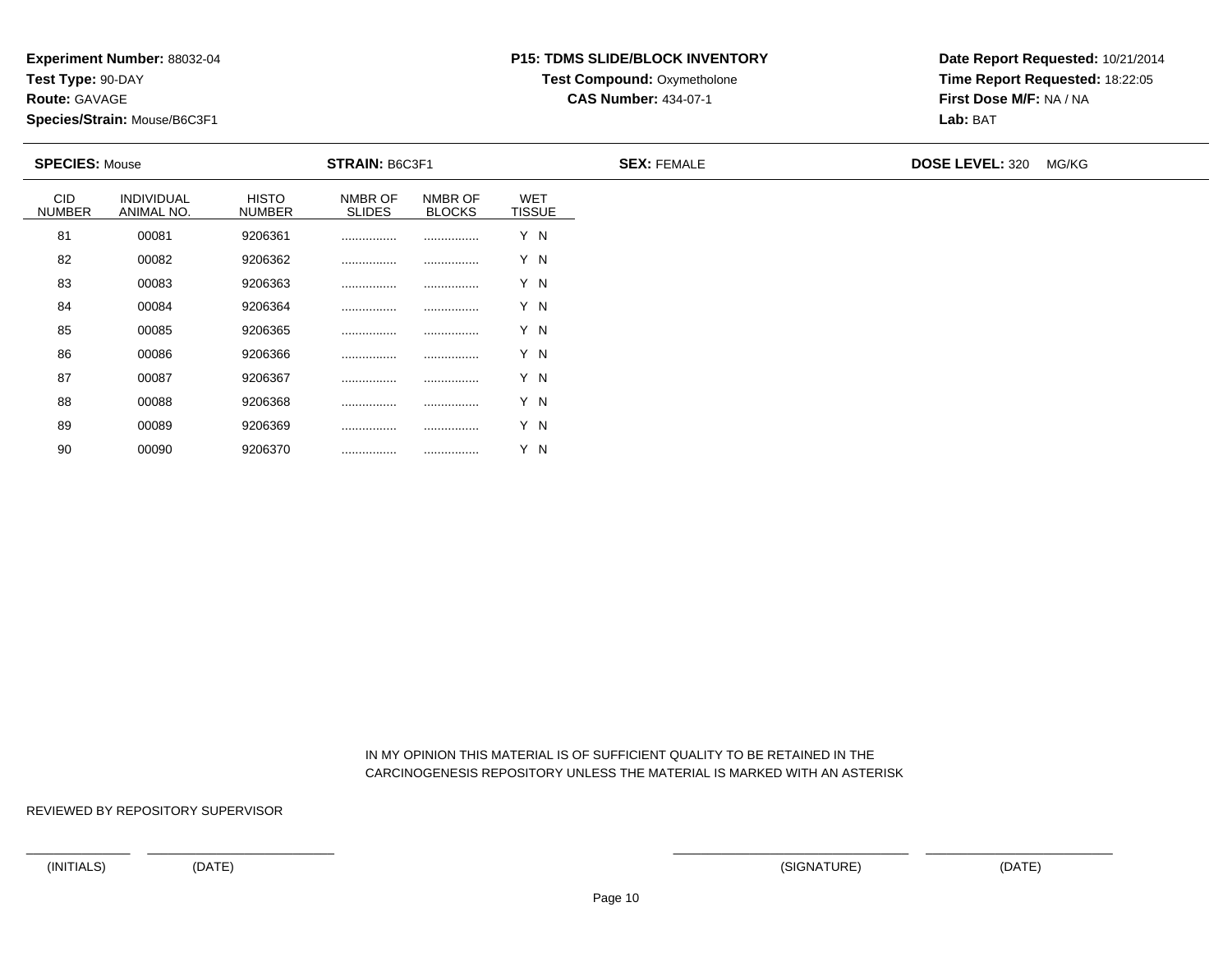**Test Type:** 90-DAY

**Route:** GAVAGE

100

**Species/Strain:** Mouse/B6C3F1

#### **P15: TDMS SLIDE/BLOCK INVENTORY**

**Test Compound:** Oxymetholone

**CAS Number:** 434-07-1

**Date Report Requested:** 10/21/2014**Time Report Requested:** 18:22:05**First Dose M/F:** NA / NA**Lab:** BAT

|                             | <b>SPECIES: Mouse</b><br><b>STRAIN: B6C3F1</b> |                               |                          | <b>SEX: FEMALE</b>       | <b>DOSE LEVEL: 630</b>      | MG/KG |  |  |
|-----------------------------|------------------------------------------------|-------------------------------|--------------------------|--------------------------|-----------------------------|-------|--|--|
| <b>CID</b><br><b>NUMBER</b> | INDIVIDUAL<br>ANIMAL NO.                       | <b>HISTO</b><br><b>NUMBER</b> | NMBR OF<br><b>SLIDES</b> | NMBR OF<br><b>BLOCKS</b> | <b>WET</b><br><b>TISSUE</b> |       |  |  |
| 91                          | 00091                                          | 9206341                       |                          |                          | Y N                         |       |  |  |
| 92                          | 00092                                          | 9206342                       |                          |                          | Y N                         |       |  |  |
| 93                          | 00093                                          | 9206343                       |                          |                          | Y N                         |       |  |  |
| 94                          | 00094                                          | 9206344                       |                          |                          | Y N                         |       |  |  |
| 95                          | 00095                                          | 9206345                       |                          |                          | Y N                         |       |  |  |
| 96                          | 00096                                          | 9206346                       |                          |                          | Y N                         |       |  |  |
| 97                          | 00097                                          | 9206347                       |                          |                          | Y N                         |       |  |  |
| 98                          | 00098                                          | 9206348                       |                          |                          | Y N                         |       |  |  |
| 99                          | 00099                                          | 9206349                       |                          |                          | Y N                         |       |  |  |

 IN MY OPINION THIS MATERIAL IS OF SUFFICIENT QUALITY TO BE RETAINED IN THECARCINOGENESIS REPOSITORY UNLESS THE MATERIAL IS MARKED WITH AN ASTERISK

REVIEWED BY REPOSITORY SUPERVISOR

<sup>00100</sup> <sup>9206350</sup> ................ ................ Y N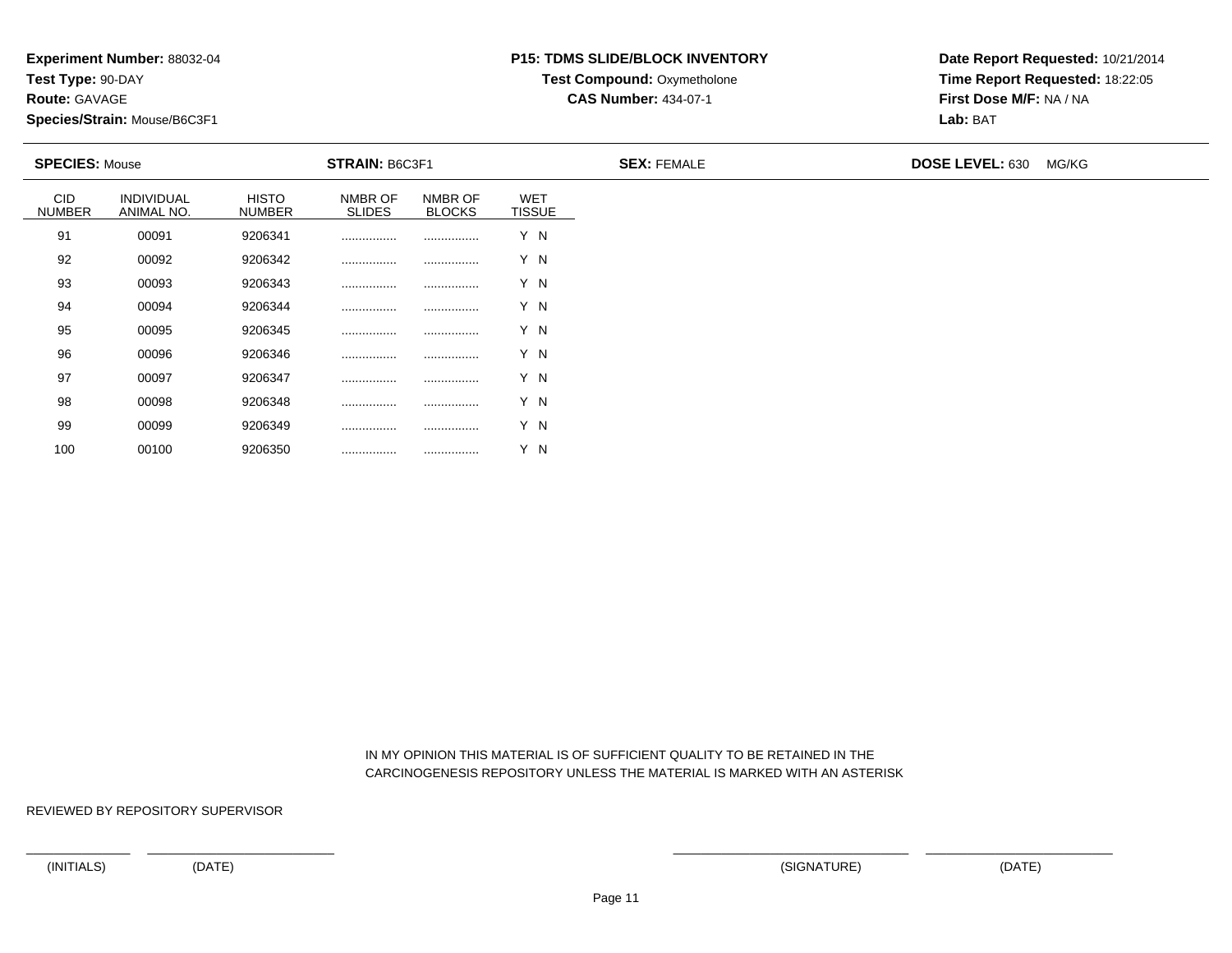**Test Type:** 90-DAY

**Route:** GAVAGE

110

**Species/Strain:** Mouse/B6C3F1

## **P15: TDMS SLIDE/BLOCK INVENTORY**

**Test Compound:** Oxymetholone

**CAS Number:** 434-07-1

**Date Report Requested:** 10/21/2014**Time Report Requested:** 18:22:05**First Dose M/F:** NA / NA**Lab:** BAT

| <b>SPECIES: Mouse</b>       |                                 |                               | <b>STRAIN: B6C3F1</b>    |                          |                             | <b>SEX: FEMALE</b> | <b>DOSE LEVEL: 1250 MG/KG</b> |
|-----------------------------|---------------------------------|-------------------------------|--------------------------|--------------------------|-----------------------------|--------------------|-------------------------------|
| <b>CID</b><br><b>NUMBER</b> | <b>INDIVIDUAL</b><br>ANIMAL NO. | <b>HISTO</b><br><b>NUMBER</b> | NMBR OF<br><b>SLIDES</b> | NMBR OF<br><b>BLOCKS</b> | <b>WET</b><br><b>TISSUE</b> |                    |                               |
| 101                         | 00101                           | 9206321                       |                          |                          | Y N                         |                    |                               |
| 102                         | 00102                           | 9206322                       |                          |                          | Y N                         |                    |                               |
| 103                         | 00103                           | 9206323                       |                          |                          | Y N                         |                    |                               |
| 104                         | 00104                           | 9206324                       |                          |                          | Y N                         |                    |                               |
| 105                         | 00105                           | 9206325                       |                          |                          | Y N                         |                    |                               |
| 106                         | 00106                           | 9206326                       |                          |                          | Y N                         |                    |                               |
| 107                         | 00107                           | 9206327                       |                          |                          | Y N                         |                    |                               |
| 108                         | 00108                           | 9206328                       |                          |                          | Y N                         |                    |                               |
| 109                         | 00109                           | 9206329                       | .                        |                          | Y N                         |                    |                               |

 IN MY OPINION THIS MATERIAL IS OF SUFFICIENT QUALITY TO BE RETAINED IN THECARCINOGENESIS REPOSITORY UNLESS THE MATERIAL IS MARKED WITH AN ASTERISK

REVIEWED BY REPOSITORY SUPERVISOR

<sup>00110</sup> <sup>9206330</sup> ................ ................ Y N